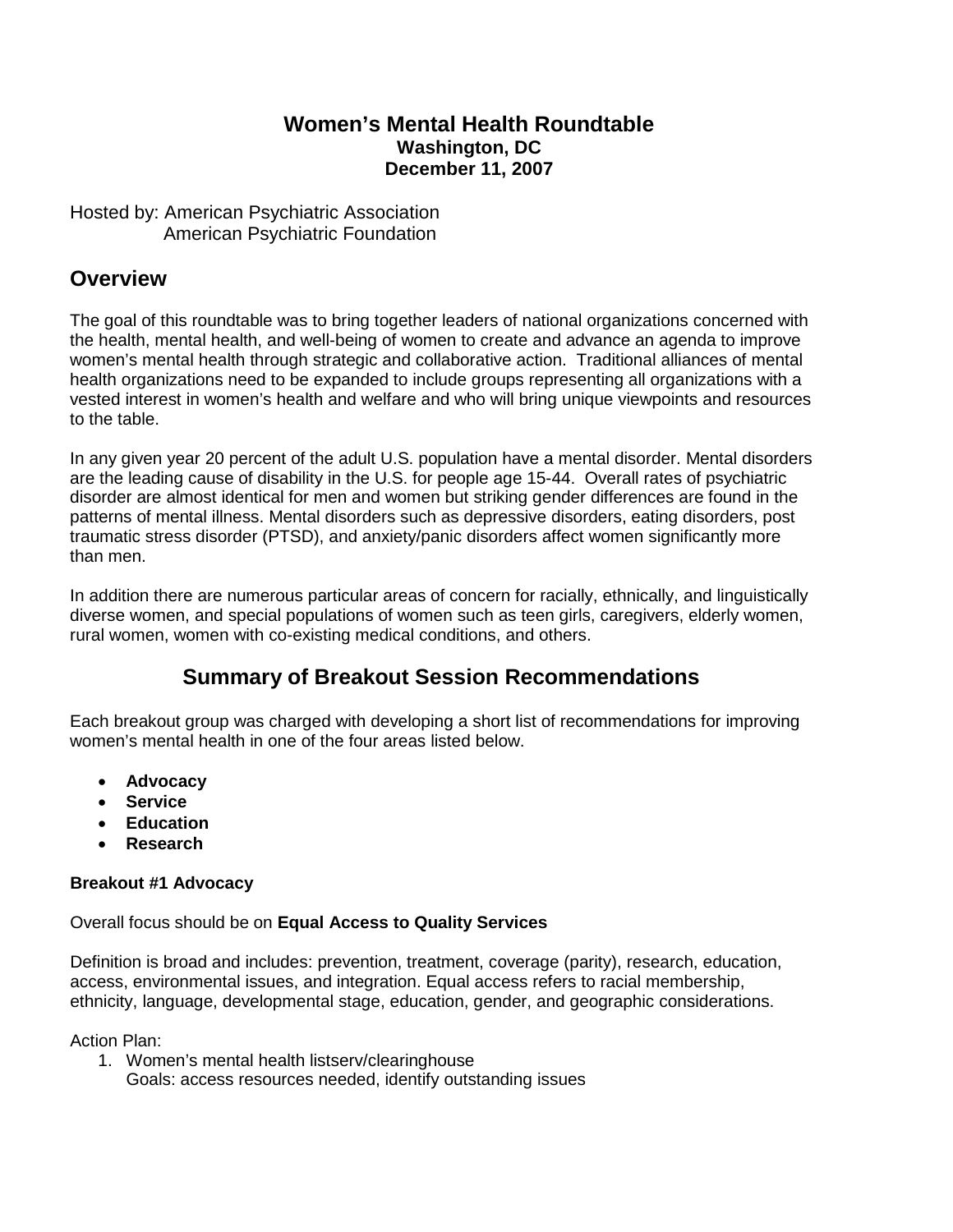- 2. Outreach to caregivers in positions of influence as primary stakeholders Goal: leverage roles as caregivers
- 3. Influence Presidential debate on women's mental health via:
	- media
	- Whole Health Campaign<br>- Partnership to End Chron
	- Partnership to End Chronic Disease
	- Goal: move from debate to platform
- 4. Need another meeting

#### **Breakout #2: Services**

- 1. Improve access to quality care specific to women
	- medical home concept
	- mental health in primary care settings and vice versa
	- wrap around services co-located
	- centers of women's health
	- peer coaches
- 2. Increase knowledge and skills related to women's issues
	- decision-making tools (available through web, community organizations, women's magazines, professional caregivers, etc.)
	- multidisciplinary training
	- empowerment of women
- 3. More focus on prevention
	- suicide girls talking to girls
	- trauma informed care (through schools, Internet, media, community support)

#### **Breakout # 3 – Public Education**

Empowering the Consumer; target audience – girls and women

- 1. Priority: Nothing is new *(e.g. grandparents raising grandchildren)* Recommendation: Public awareness campaign – "It's About Time" *(e.g, warning signs information, "take time to take time", imaging community spokesperson)* 2. Priority: Signs/Sense of Self/Self-Awareness of Depression Recommendation: Target the primary and secondary audience *(e.g., conduct focus groups, identify vehicles for public information, branding/symbols/logos, where to go for help, outreach to primary care doctors)* 3. Priority: Symbol of mental health (not mental illness) Recommendation: Unified symbol of all women: *Lifting Our Spirit, Promoting Our Health: Body, Mind, Spirit* 4. Priority: Positive mental health
	- Recommendation: Take care of yourself -- high impact messaging